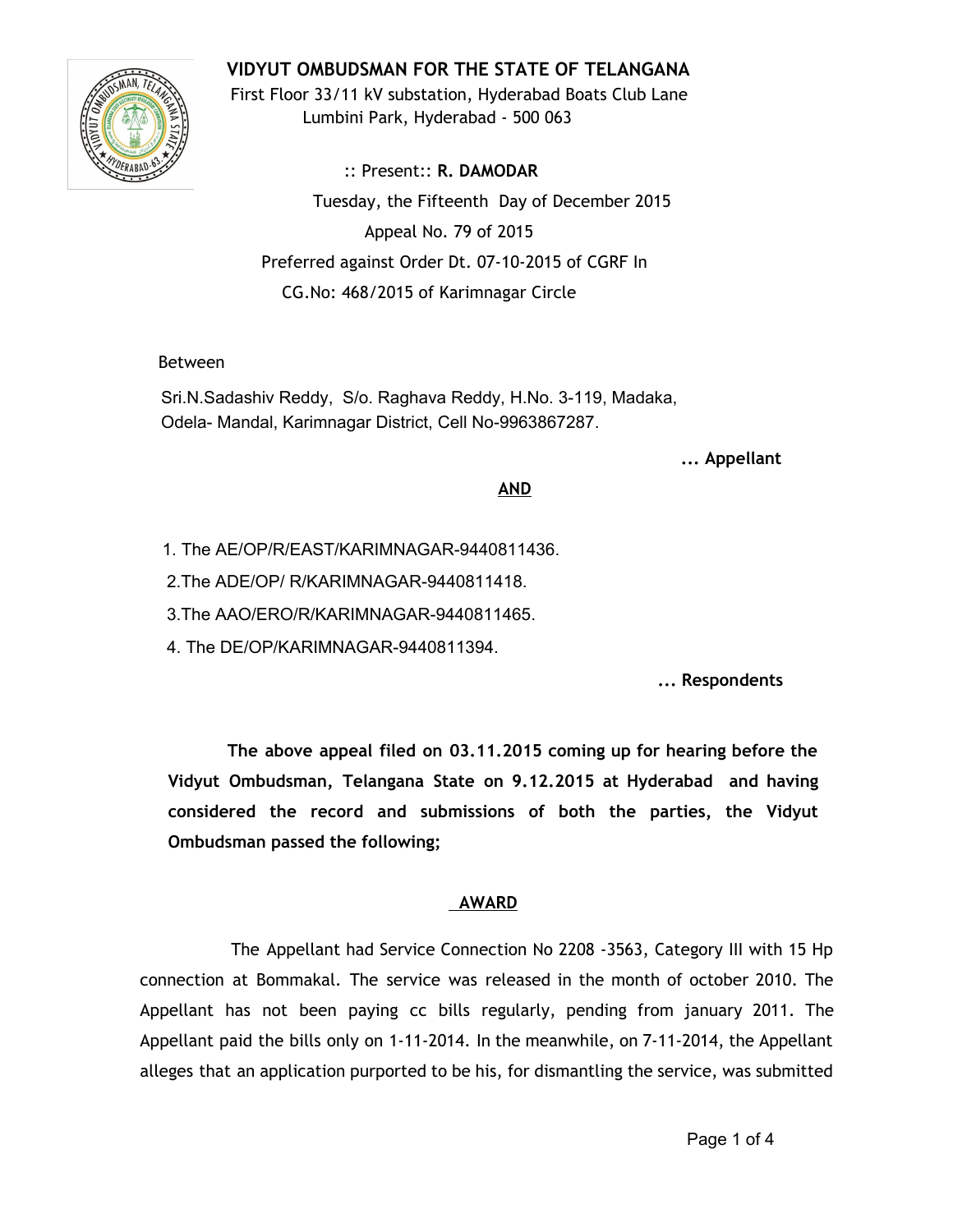to the Respondents. The Respondents tested the CT meter and afterwards, stated to have given clearance for issue of no due certificate for dismantling the service.

2. The 3rd Respondent/AAO gave no due certificate dt 17-11-2014 for dismantling the service .On the request of the consumer, the meter was removed from the premises on 10-12-2014. He (R3) addressed a letter to AAE/OP/Rural /Karimnagar dt 10-12-2014 for deleting the service.

3. On appearance of the parties, AAE (electrical) submitted a reply alleging that the appellant has not been paying cc bills regularly and that the cc bills pending from january 2011 were paid on 1-11-2014 and on the application of the Appellant, the service was dismantled and the meter was removed from the premises.

4. The Appellant claimed that without his consent, the DISCOM cancelled (dismantled) his Service Connection on 7-11-2014 and that when he approached the officials of the DISCOM, he could get no response. He sought restoration of Service Connection.

5. Since the Service Connection was dismantled and the meter was removed , there could be no meeting point on the issue and no scope for success in the mediation.

6. On the basis on the material on record and stand taken by both the parties, the following issues arise for determination.

- 1. Whether the dismantlement of the Service Connection No 2208 -03563 of the Appellant is not legal and Whether the Appellant is entitled to restoration of the Service Connection?
- 2. whether the impugned orders are liable to set aside?

### **Issue No 1 & 2**

7. The Appellant claimed that the Respondents have dismantled his Service Connection without his consent. The Respondents claimed that the Appellant gave an application dt 7-11-2014 addressed to the 1st Respondent/AAE for dismantlement and on its basis, they have dismantled the Service Connection after the Appellant cleared the dues amounting to Rs 26,225/-. And after adjustment and after the following due procedure, they have dismantled the Service connection.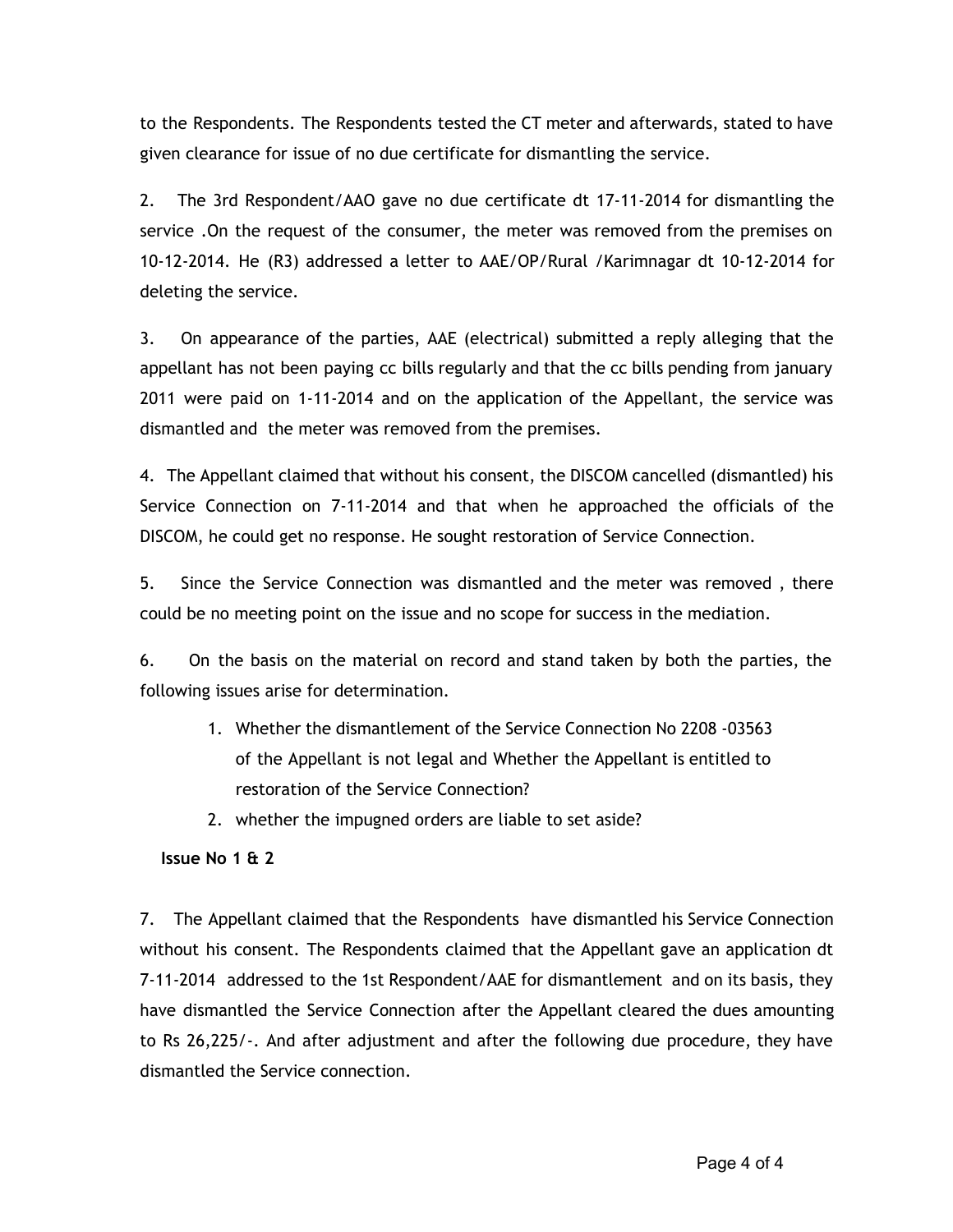8. The Appellant was furnished with a copy of letter 7-11-2014 purported to be his letter with Cellphone No stated to be that of the landlord of the Appellant, which resulted in dismantlement of the service at the time of the hearing . A copy of this letter dt 7-11-3204 has been furnished to the Appellant for his record. The Appellant denied this letter as his.

9. During the hearing, the Appellant showed a pair of keys to the shuttered premises, in which he was running a welding shop, with a claim that another pair of keys was with the landlord of the premises. The Respondents claimed that when the staff visited the Service Connection for dismantlement, the Appellant opened the premises and showed the meter unit and they got the total information about the establishment. They asserted that the request for dismantlement of service did not raise their suspicion. They claimed that the applicant also paid the total dues to facilitate the dismantlement of the service and therefore, they cannot help the Appellant in the matter now.

10. The impugned orders show that one Lingala Tirupati is the owner of the rented premises and that the rental agreement of the Appellant stated to have expired about 3 years back to the present complaint and that the Service Connection was under disconnection from March 2011 to October 2014 on the ground of cc bill dues. At this stage, the CGRF found the dismantlement of the service as per the DISCOM procedure and disposed of the complaint through the impugned orders.

11. The Appellant has to take appropriate steps against the owner of the rented premises in the present matter. The Respondents have followed the due procedure for dismantlement of service after collecting dues and getting the meter checked . At no point of time the Respondents had any inkling of suspicion on the letter 7-11-2014 they have received for dismantlement. The Applicant appeared to have access to the spare keys with in knowledge of the Appellant and therefore, the Respondents had no suspicion regarding the application for dismantlement of the Service Connection and therefore, they have followed the due procedure and carried out the dismantlement of the Service Connection and removed the meter.

12. The Respondent No 4 /DE addressed a letter dt 26-4-2012 to the Appellant requesting him to pay an amount of Rs 1,440/- in the shape of a DD for shifting the Service Connection from the present place to near a funtion hall at bommakal. What happened to this shifting is not known, but in the meanwhile on 7-11-2014 i.e two and half years later,